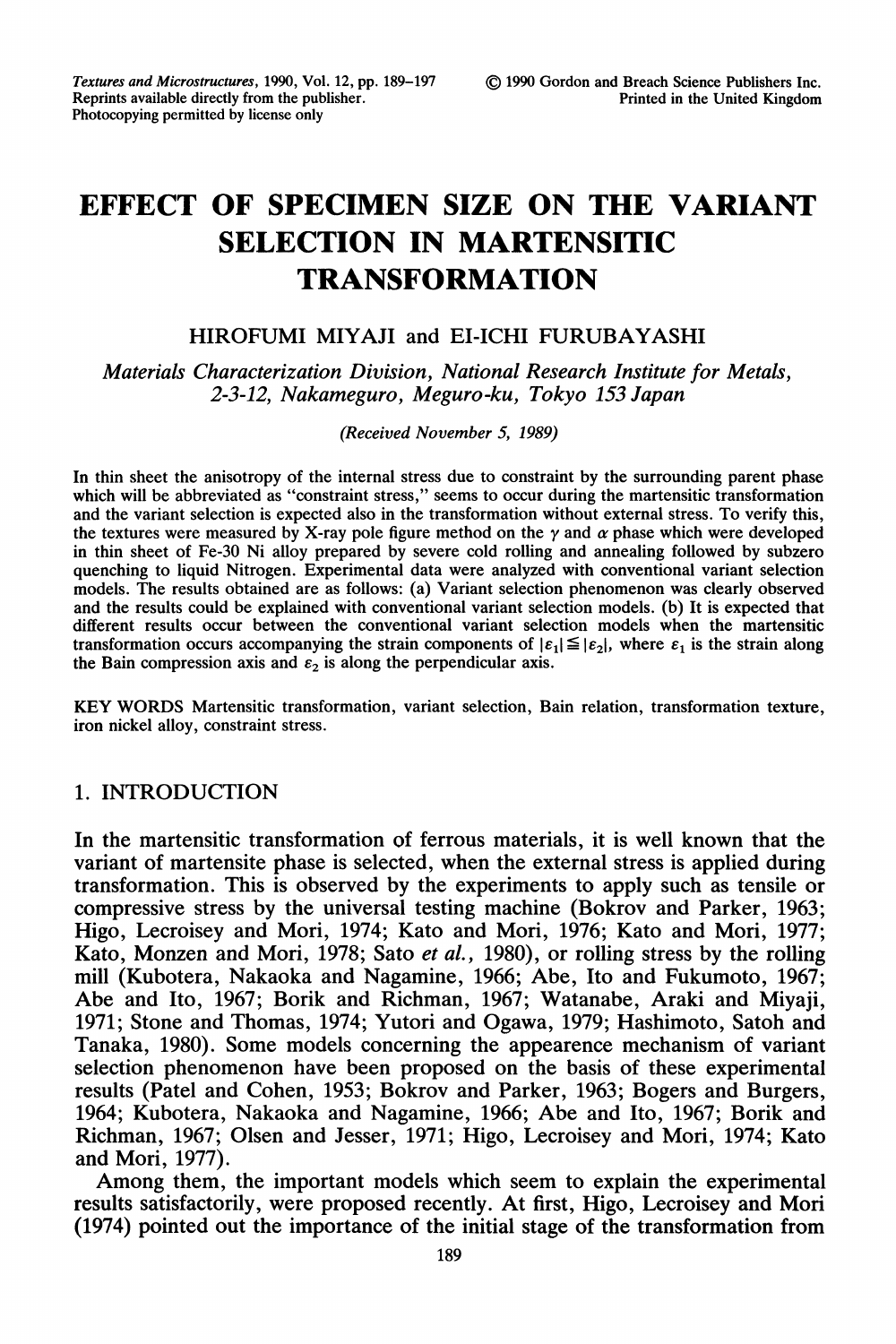

**Figure 1** Stereographic projections of the  $\{111\}\times\{112\}\times\{112\}$  shear systems together with the symbols of the Thompson tetrahedron.

the parent phase to the martensite phase which occurred by the shear deformation of lattice of the small amount of participated atoms. On the transformation mechanism of martensite, the models which are composed of combination of some elementary processes in which one or two shear deformation is concerned, were proposed by Kurdjumov and Sachs (1930), Nishiyama (1934; 1936) and Bogers and Burgers (1964). All of them postulate that the shear movement of atoms on (111) plane to  $\langle 112 \rangle$  direction occurs at the beginning of transformation. This shear deformation (strain) is defined as the characteristic strain in this concept. Poles of  $(111)(112)$  shear system can be plotted on the standard stereographic projections with the symbols described according to Thompson's tetrahedron notation method, as shown in Figure 1. Y phase possesses <sup>12</sup> twin shear systems in all and Higo, Lecroisey and Mori (1974) showed that the variants induced by the active system, which has the maximum resolved shear stress and is assisted more effectively by the applied stress, occur predominantly. This concept will be called "Twinning Shear (TS) model," since the  $(111)\langle112\rangle$  shear coincides with the twinning shear in FCC metals. On the other hand, Furubayashi (1985a; 1985b) and Furubayashi, Miyaji and Nobuki (1987) remarked to the interaction between the stress and "lattice deformation" in the phenomenological theory of martensitic transformation. Austenite lattice (face centered cubic structure) ma also be described as a body centered tetragonal structure with an axial ratio of  $\sqrt{2}$ as seen in Figure 2. Bain (1924) proposed that the martensitic transformation merely involves the deformation of about 20% compression to the C axis ([001] direction) and about 12% expansion to the direction perpendicular to it of the austenite unit cell, as shown in Figure 2. This deformation (strain) is defined as the characteristic strain in this concept. There are three ways of choosing this tetragonal lattice in the austenite lattice, that is, the direction of C axis can be taken parallel to either one of  $X$ ,  $Y$ , or  $Z$  axis respectively and Furubayashi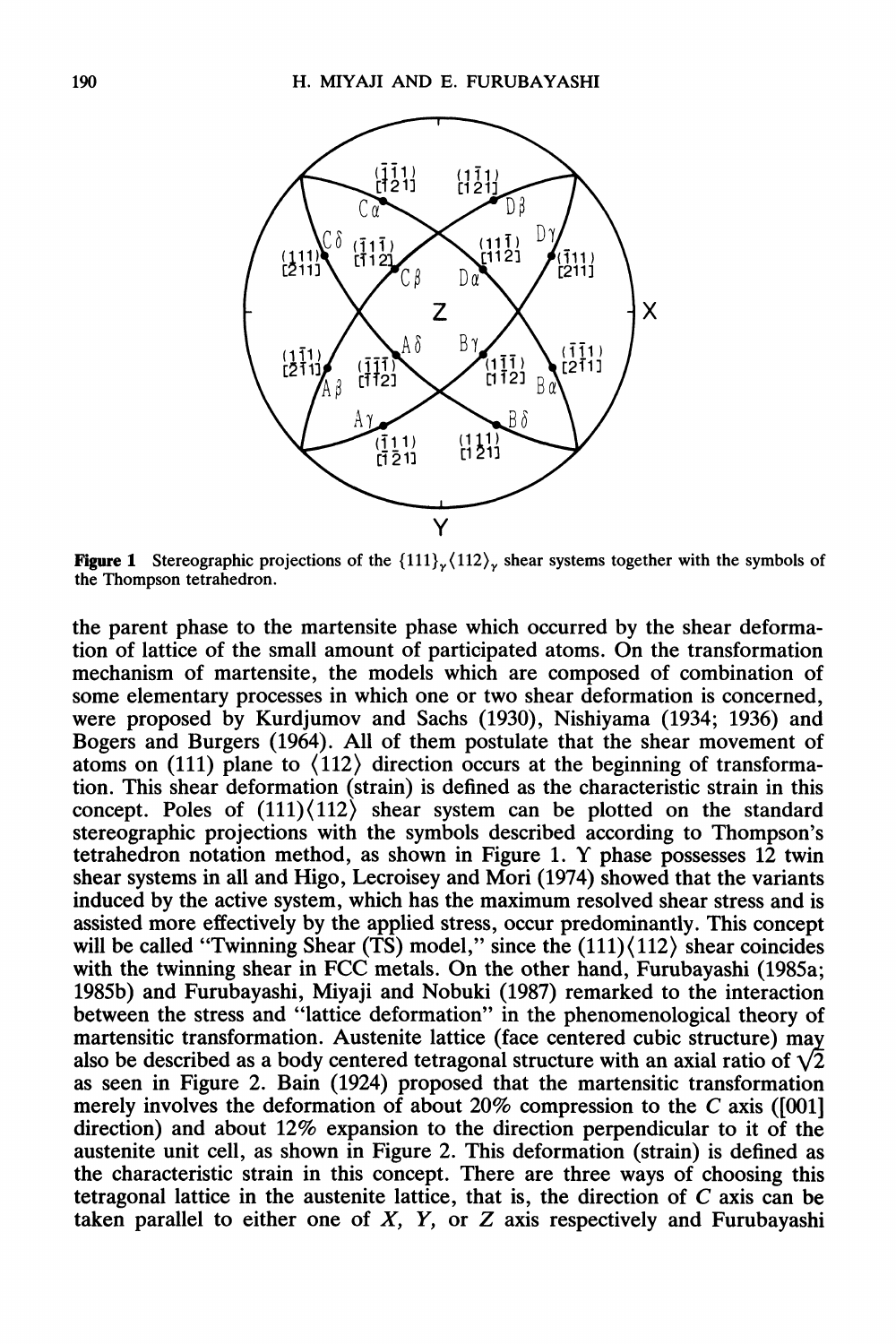

Figure 2 (a) Lattice correspondence and (b) Bain strain associated with martensitic transformation from  $\gamma$  to  $\alpha$ .

(1985a; 1985b) considered that such a variant as the deformation accompanied by martensitic transformation is assisted most effectively by the applied stress (the work done by the stress is maximum), is chosen. This view will be called "Bain Strain (BS) model" hereafter. The BS model differs from the TS model by Higo, Lecroisey and Mori (1974) who looked at the easiness of shear deformation which occurs in the beginning of Bain deformation and satisfies the K-S, Nishiyama and Bogers-Burgers mechanism. The attractive point to use Bain relation is that the rotation axis of it is no other than the Bain compression axis of the variant. This makes one to get exact knowledge of variant selection due to the applied stress. The orientation deviation of Bain variants from K-S or N-W variants is about 11.1 deg and 9.7 deg, respectively. This will not be too large to misunderstanding the exact variant selection rule, because different variants from a  $\gamma$  crystal have much larger orientation difference e.g. of 62.8 deg between Bain variants. Before these works, Hashimoto, Satoh and Tanaka (1980) showed that the variant selection phenomenon occurs in thin sheet of steel even without external stress, because the heterogeneity of internal stress due to constraint by the surrounding parent phase which will be abbreviated as "constraint stress" makes an effect at the martensitic transformation. They thought that the constraint stress due to transformation strain would be weaker in the normal direction of the sheet than in other directions.

But the experimental confirmation of the variant selection phenomenon was not conducted in Hashimoto's study. Because they used low carbon steel having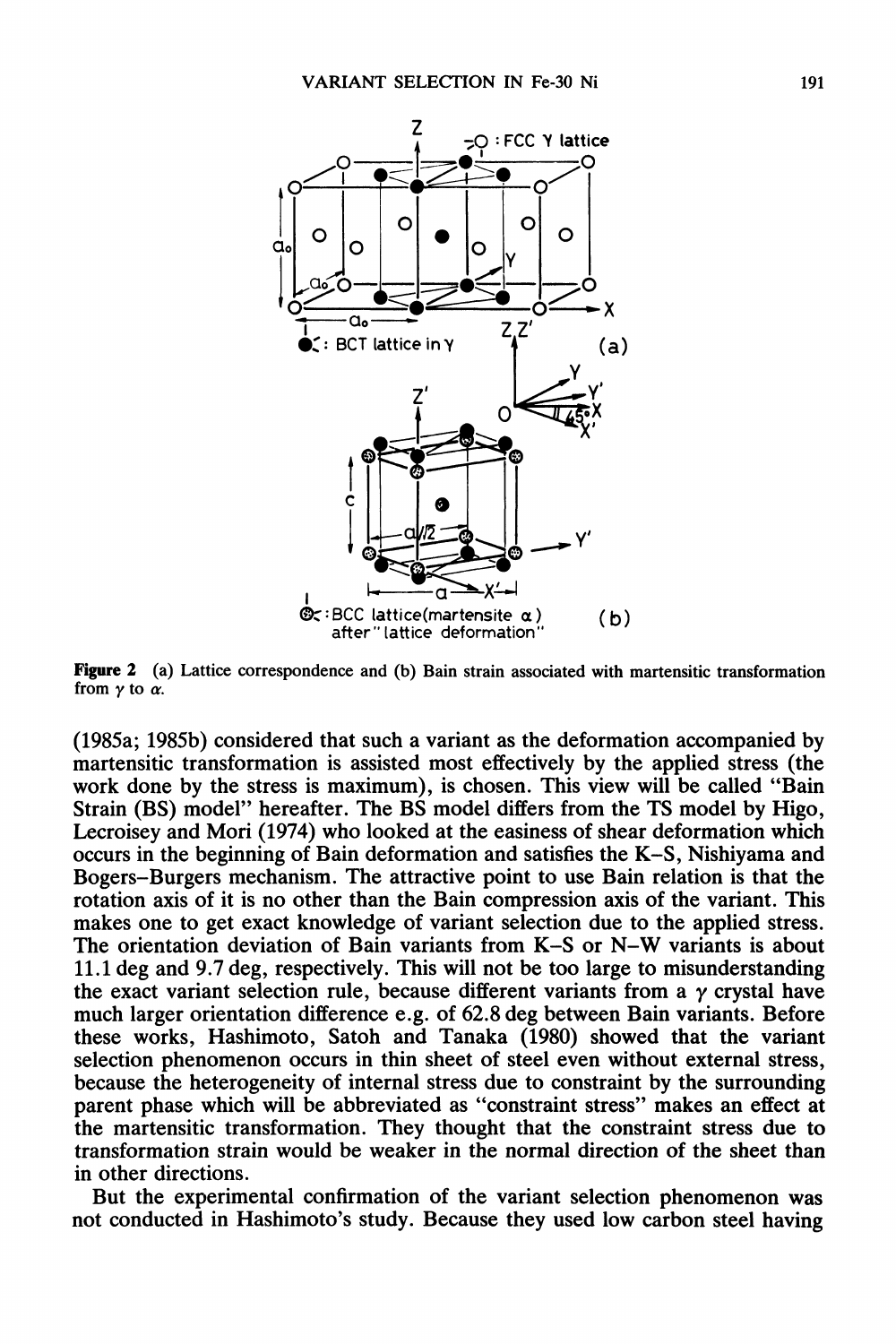high transformation temperature, it is impossible to get crystallographic information of the parent phase, as it is lost at room temperature. The constraint stress always prevents the strain accompanied by the transformation, which differs in the case of the external stress. To study these differences seems to lead to some important results of the variant selection phenomenon.

Then, the present authors conducted the experimental study to find whether or not the variant selection phenomenon would appear in the martensitic transformation in thin sheet of Fe-30 Ni alloys even though the external stress is not applied. Both parent and transformed phase were obtained at room temperature because the Ms temperature of the alloy lay near the room temperature. The variant selection could be determined by texture analysis. The discussion was also made to the results whether they can be explained by the variant selection rules already proposed.

In addition, Hashimoto and Furubayashi are based on the same standpoint as to the assistance of lattice deformation of the martensite variant by stress or strain. But Furubayashi's model seems much more simple than Hashimoto's model to understand intuitively the interaction between atom displacement and stress in martensitic transformation, and also to compare the relationship with the model of Higo, Lecroisey and Mori (1974).

#### 2. EXPERIMENTAL PROCEDURE

As already mentioned, it is necessary to prepare the specimens satisfying following conditions for analyzing variant selection phenomenon by means of conventional X-ray pole figure method:

(1) Ms temperature has to be near the room temperature so as to get both the transformation and parent phases at room temperature.

(2) Simple texture must be developed in the parent  $\gamma$  phase. Texture of the parent phase is desirable to have (001) orientation. The reason will be understood in the following sections.

Fe-30 Ni alloy was used as the specimens satisfying above conditions. Table <sup>1</sup> shows chemical composition and characteristic temperatures of transformation or recrystallization of the alloy used. Raw materials of electrolytic iron and electrolytic nickel were used to prepare the sample of 3.5 kg ingot by melting in an induction vacuum furnace. The specimens were prepared by heating the ingot at 1100°C for 1 h, and hot rolling to 12 mm thickness and the surface layers were ground to the final thickness of 10 mm. Then, to develop well the  $(001)[100]$  type texture (cube texture) in the parent phase, it was cold rolled by 96%, and annealed at 800°C for 15 min for recrystallization according to Grewen and

| Alloy | Composition ( $wt$ $x$ ) |    |    |  |                |    |                                                                    |      | Characteristic Temperature $(^{\circ}C)$ |    |  |  |  |
|-------|--------------------------|----|----|--|----------------|----|--------------------------------------------------------------------|------|------------------------------------------|----|--|--|--|
|       | Ni                       | Mn | Al |  | $\blacksquare$ | S1 |                                                                    | l Af | Ms                                       | Md |  |  |  |
|       |                          |    |    |  |                |    | 30 N1 29.67 0.085 0.025 0.001 0.001 0.002 0.003 490 -10 ~140 700 < |      |                                          |    |  |  |  |

Table 1 Chemical composition and transformation or recrystallization temperatures.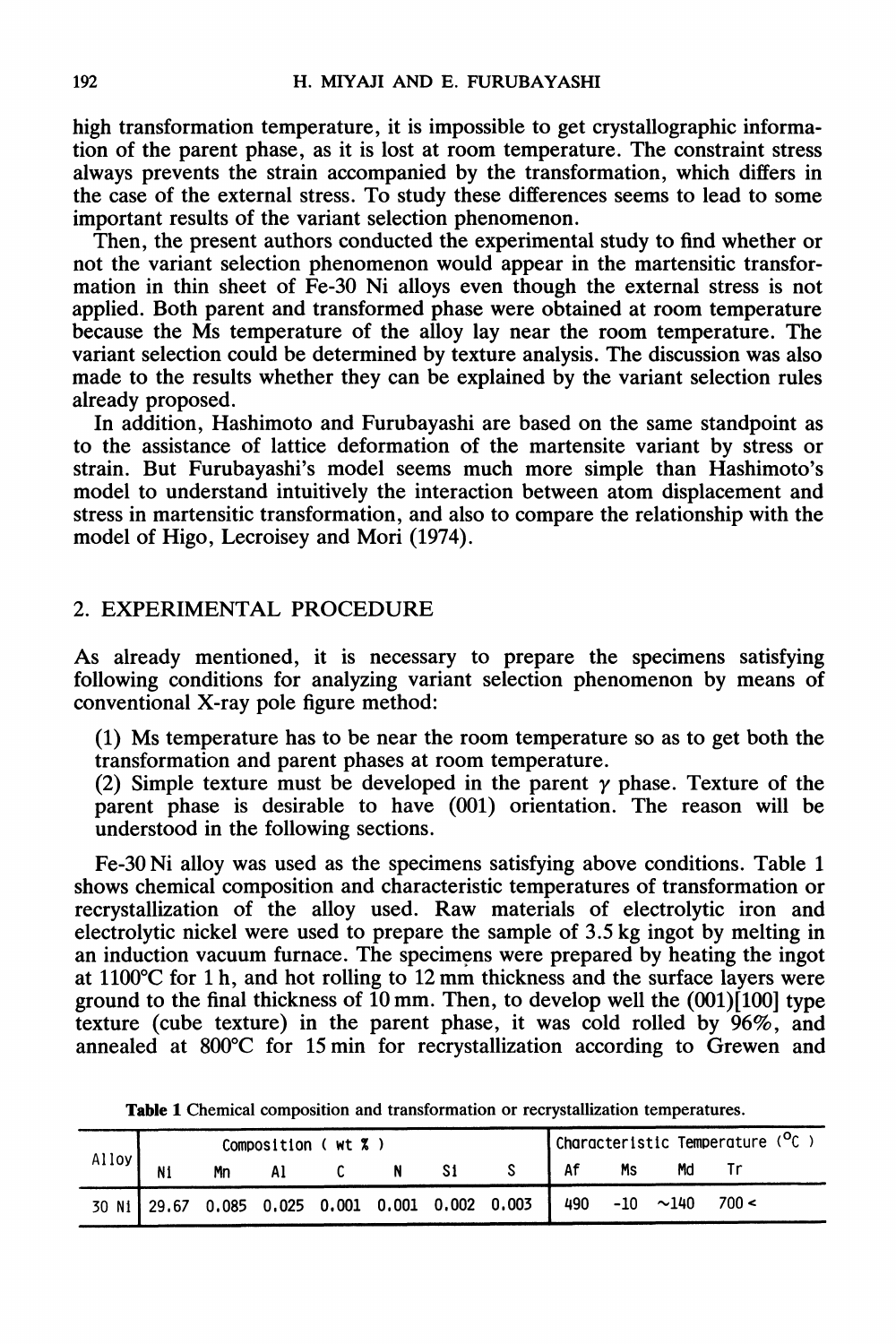Wassermann (1975). It was chemically thinned to  $40 \,\mu m$  thin sheet sample containing the central layer of rolled sheet, and subzero-quenched to liquid nitrogen to induce martensitic transformation.

The variant selection phenomenon was analyzed by observing the texture during the transformation. (001) pole figures of austenite and martensite were determined by X-ray Schulz (reflection) or Decker (transmission) method, using Co target. Pole densities were shown by relative X-ray intensity with respect to a random sample and are indicated by arabic numerals in the pole figures.

### 3. EXPERIMENTAL RESULT AND DISCUSSION

(001) pole figure of austenite is shown in Figure 3. Austenite has well developed cube texture. (001) pole figure of martensite is shown in Figure 4. (001) pole figure of hypothetical martensite phase containing all variants is schematically shown in Figure 5, which are transformed from  $(001)[100]$  standard oriented  $\gamma$ phase crystal according to Bain relation.

By comparing these figures, it is seen that only one component of the three variants appeared in Figure 4. It is proved in this way that the variant selection happens in the martensitic transformation in the thin sheet. The variant formed in this condition is  $Z$  component, that is,  $C$  axis (compression axis) in Bain deformation is oriented to the normal direction of the sheet (see Figure 2). As already mentioned, in the variant selection rules, "Twinning Shear (TS) model" and "Bain Strain (BS) model" have been proved successfully in explaining the experimental results (Higo, Lecroisey and Mori, 1974; Furubayashi, 1985a; Furubayashi, 1985b; Furubayashi, Miyaji and Nobuki, 1987). If these models are postulated to be correct in the present study, a certain (external or internal) compressive stress, which assists the deformation associated with martensitic



Figure 3 (001) pole figure of cube-textured austenite before transformation.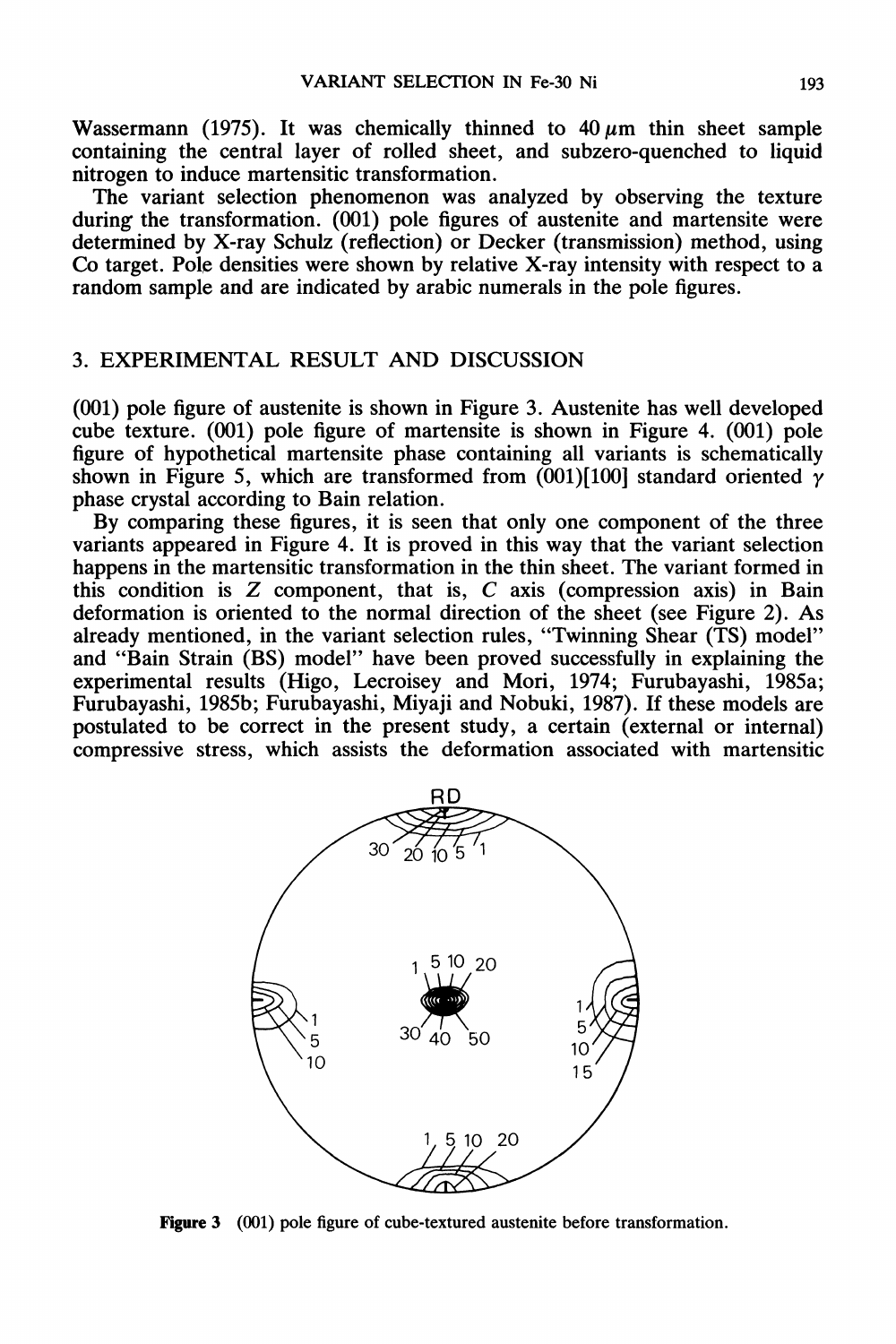

Figure 4 (001) pole figure of martensite transformed from cube-textured austenite.

transformation, must be applied to the normal direction of the sheet during the transformation. But in the present study, no external stress was applied, but only internal stress due to constraint would act in the specimen.

When the martensite phase forms in the parent phase, the constraint stress from the surroundings should act against the deformation associated with martensitic transformation at least in the initial stage of transformation, as pointed out by Hashimoto, Satoh and Tanaka (1980). In the case of thin sheet



Figure 5 Schematic pole figure of all variants of  $\alpha$  orientation, which are transformed from  $(001)[100]$  y orientation according to Bain relation.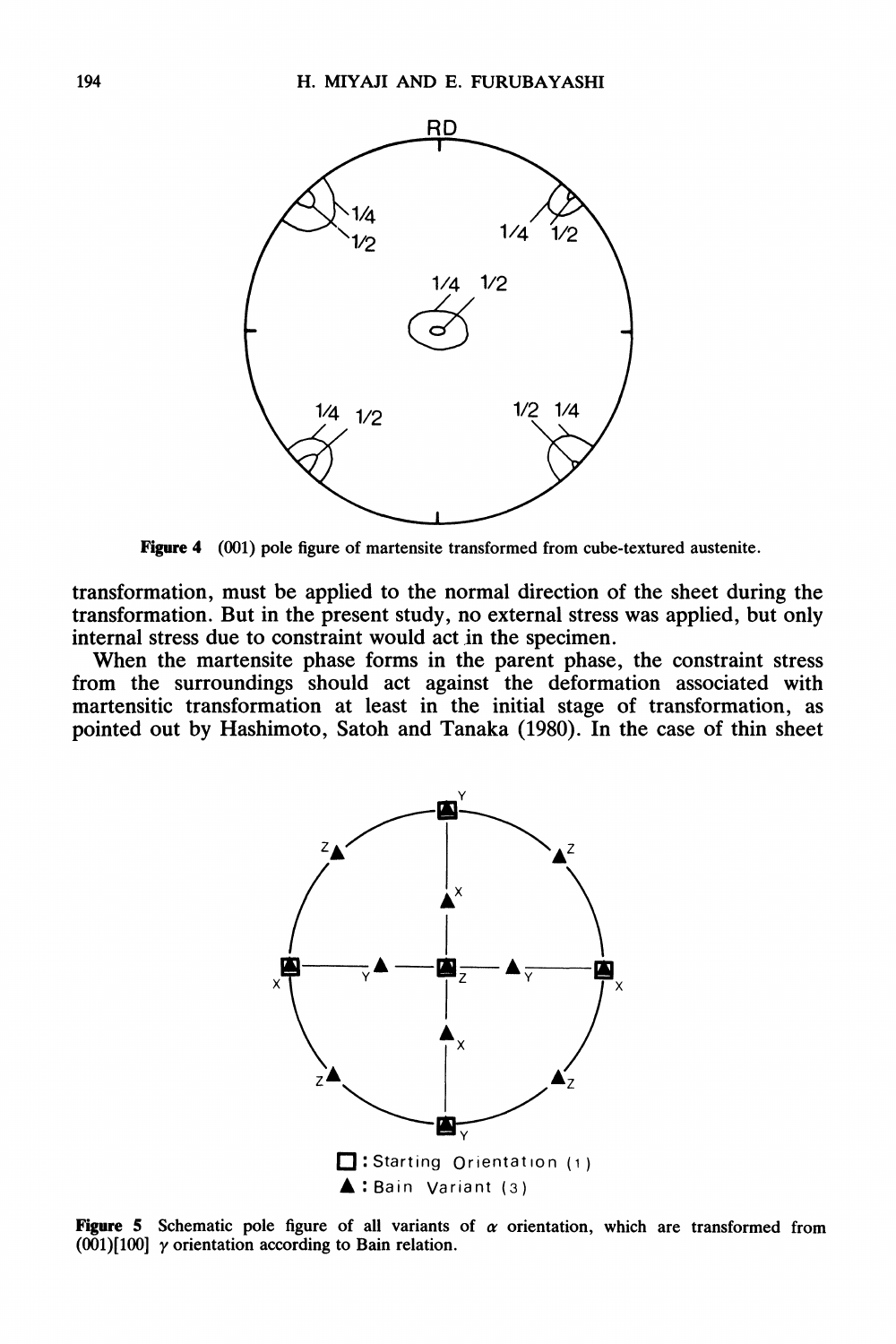this constraint stress along the directions in the sheet plane will be the same as that of bulk sample, but will be negligibly small in the normal direction of the sheet.

Characteristic strain in BS model may be described in the following way. Let an austenite lattice (lattice parameter  $a_0$ ) be transformed into a tetragonal lattice (c and a) as a result of Bain deformation. The characteristic strain,  $\varepsilon_1$  along the Bain compression axis and that  $\varepsilon_2$  along the perpendicular axes will be described by Eqs. (1) and (2).  $\lambda$ 

$$
\varepsilon_1 = (c - a_0)/a_0 \tag{1}
$$

$$
\varepsilon_2 = \{a - (a_0/\sqrt{2})\}/(a_0/\sqrt{2})\tag{2}
$$

Now, according to BS model, when the constraint stress along the normal direction of the sheet diminishes by  $\Delta \sigma_{N}$ , the work W, done by it decreases by

$$
\Delta W = \Delta \sigma_N \cos \theta \cdot \varepsilon_1 + \Delta \sigma_N \sin \theta \cdot \varepsilon_2 \tag{3}
$$

where  $\theta$  is the angle between the Bain compression axis and the normal stress direction of the sheet, and  $\Delta \sigma_N$  is positive to the compressive strain and negative to the expansive strain. The value of  $\Delta W$  was 0.2  $\Delta \sigma_N$  in variant Z and 0.12  $\Delta \sigma_N$ in variant X and variant Y, respectively. Accordingly, variant  $Z$  is most operative during the transformation.

On the other hand, according to TS model, the work  $W$ , done by the constraint stress decreases by

$$
\Delta W = \Delta \sigma_N \gamma_t \cos \phi \cos \lambda \tag{4}
$$

when the constraint stress along the normal direction of the sheet diminishes by  $\Delta \sigma_N$ , where  $\gamma_t$  is the characteristic strain in TS model,  $\phi$  is the angle between sheet plane and shear plane and  $\lambda$  is the angle between the normal stress direction of  $\Delta \sigma_N$  and the shear direction.

Schmid factors of the  ${111}\langle 112 \rangle$  shear systems for the [001] normal stress direction of the sheet is tabulated in Table 2. Among them the four components ( $A\delta$ ,  $A\alpha$ ,  $C\beta$ ,  $B\gamma$ ) have the largest value of 0.47, and are most operative in view of the decrease of constraint stress along the normal direction of the sheet. It is evident from the crystallographical consideration of the martensitic transformation that the variant Z in Bain lattice deformation occurs when these shear systems are operative, as shown in Figure 6, in which the shear direction of these active shear systems are equally in the nearest direction to Bain compression axis of the variant Z among three variants.

Accordingly the same results are derived from the variant selection rules of "Twinning Shear model" and "Bain Strain model." It is due to the fact that the martensitic transformation occurs satisfying  $|\varepsilon_1| > |\varepsilon_2|$  in Eqs. (1) and (2) in the present study (Fe-30 Ni alloy). But the situation differs in other crystal systems: It is expected that different results would occur between these models when the martensitic transformation occurs accompanying the strain components of  $|\varepsilon_1| \leq$  $|\varepsilon_2|$  in Eqs. (1) and (2).

#### 4. CONCLUSIONS

(1) Variant selection phenomenon was confirmed by texture determination for the martensite in thin sheets of Fe-30 Ni alloy as obtained by quenching the cube-textured  $\gamma$  phase.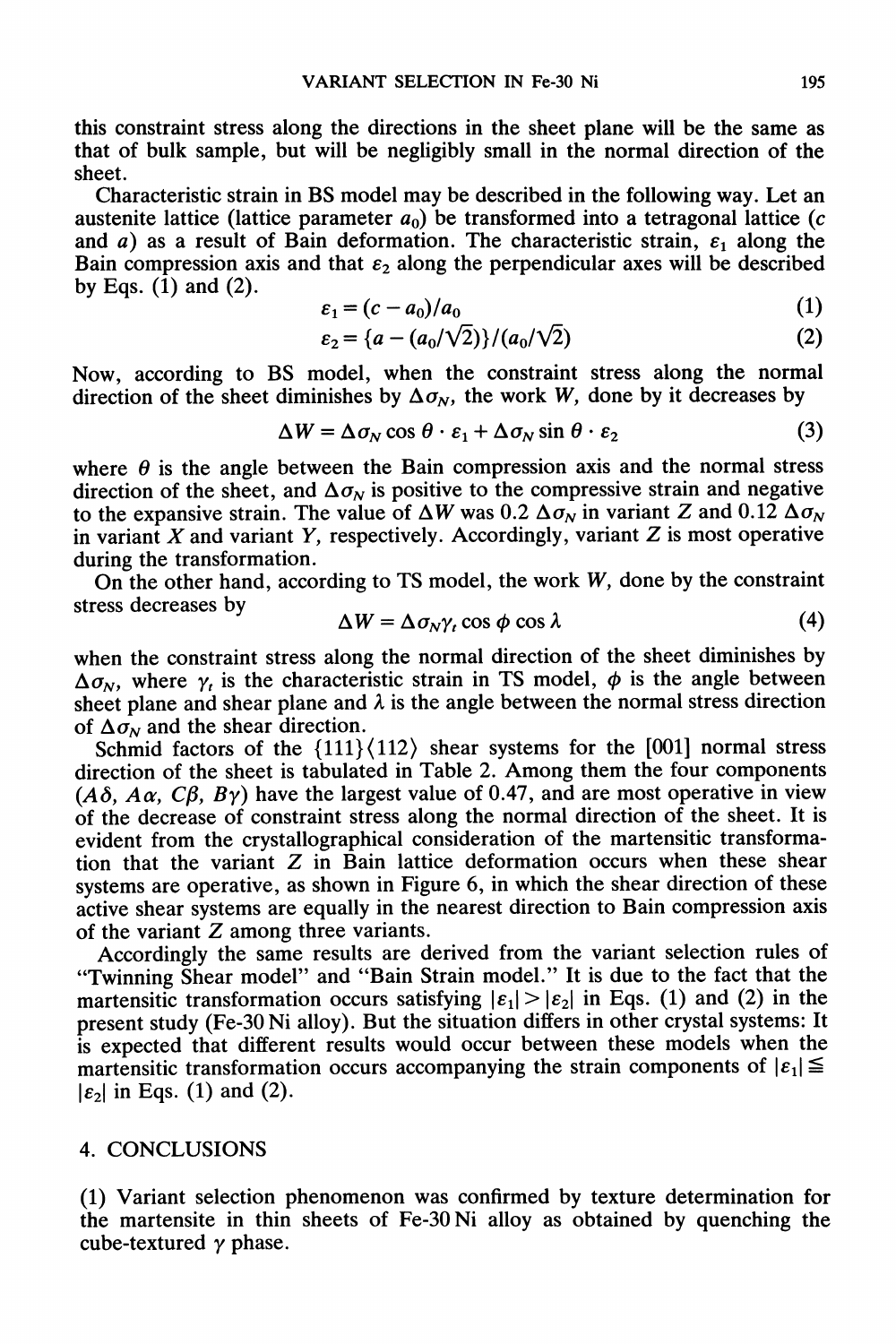| Shear plane                                    | Shear direction | Schmid factor | Symbol               |  |
|------------------------------------------------|-----------------|---------------|----------------------|--|
| 111)                                           | [211]           | 0.236         | $c\delta$            |  |
| $\mathbf{1}$<br>1<br>$\mathbf{1}$<br>$\lambda$ | [121]           | 0.236         | Bδ                   |  |
| 1<br>1.<br>-)                                  | 12<br>1         | $-0.471$      | Aδ                   |  |
| $\mathbf{1}$<br>$\mathbf{1}$<br>$1$ )          | [121]           | 0.236         | $\alpha$             |  |
| 1 <sub>1</sub><br>-1                           | [211]           | 0.236         | B $\alpha$           |  |
| $\mathbf{1}$<br>-1                             | [112]           | $-0.471$      | $\mathbb{D} \propto$ |  |
| (1)<br>$\mathbf{1}$<br>1)                      | [121]           | 0.236         | $D \beta$            |  |
| (11<br>1<br>$\rightarrow$                      | [211]           | 0.236         | Aβ                   |  |
| (111                                           | [112]           | $-0.471$      | $C$ $\beta$          |  |
| 1<br>1                                         | [211]           | 0.236         | $D \propto$          |  |
| 1<br>1                                         | [121]           | 0.236         | Aγ                   |  |
|                                                | 112]            | $-0.471$      | Βγ                   |  |

**Table 2** Schmid factors for the  $\{111\}_{\gamma}$ ,  $\{112\}_{\gamma}$  shear systems in the [001] normal direction of the sheet. Symbols are taken after the Thompson tetrahedron.



**Figure 6** Tetragonal body centered cell in the f.c.c. lattice marked in Figure  $2(a)$  and  $2(b)$  is indicated together with two Thompson tetrahedrons.